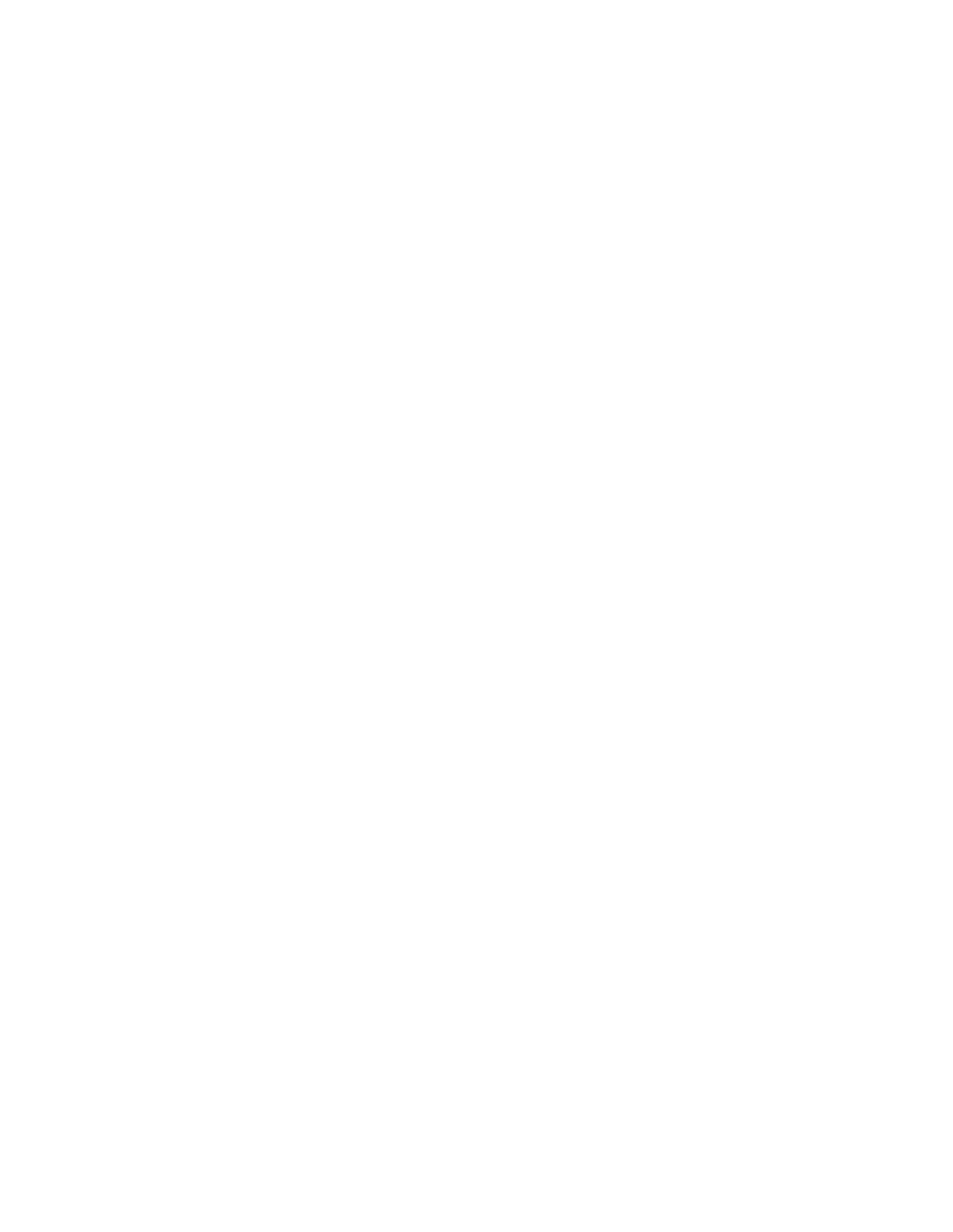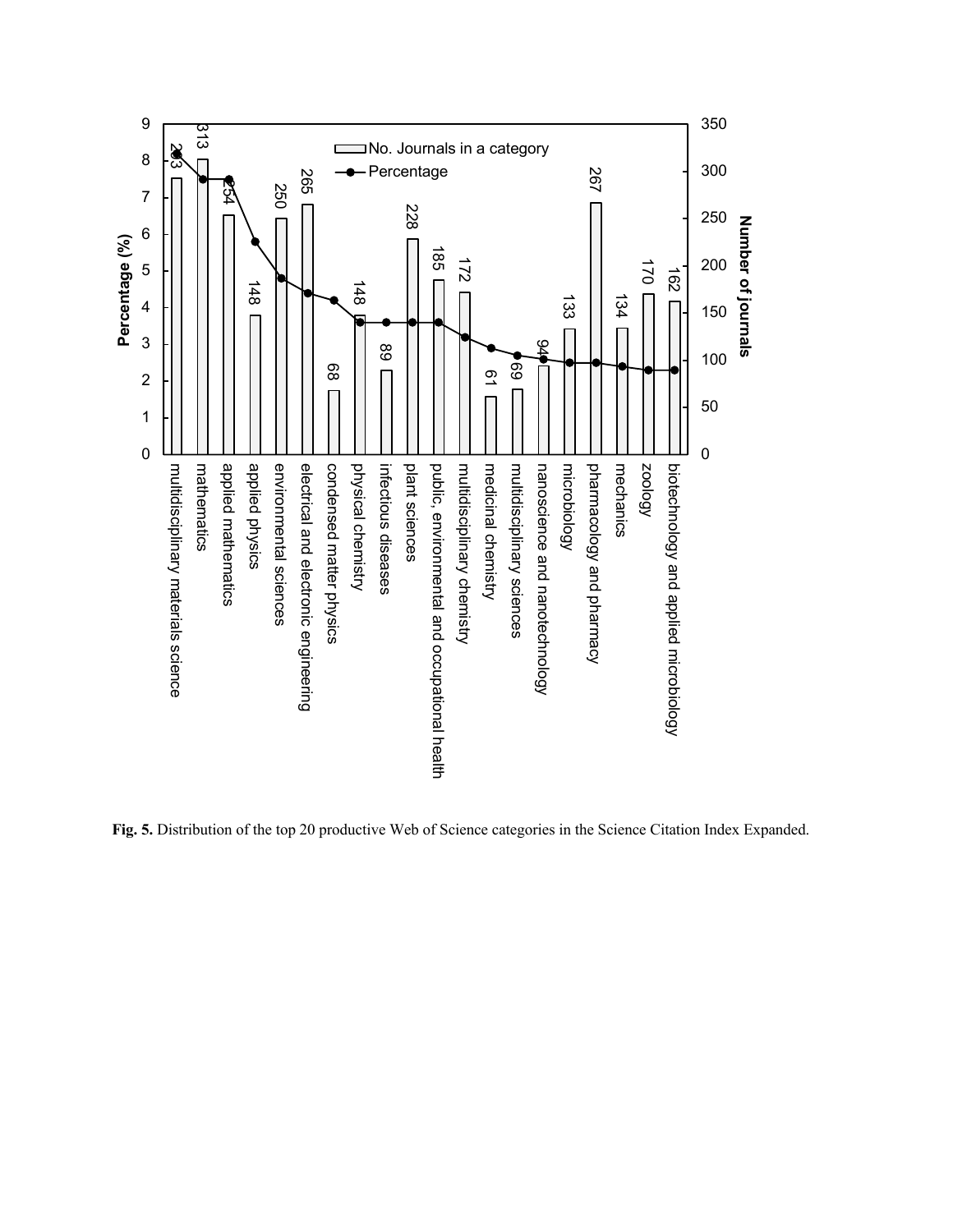

**Fig. 6.** The top four productive journals.